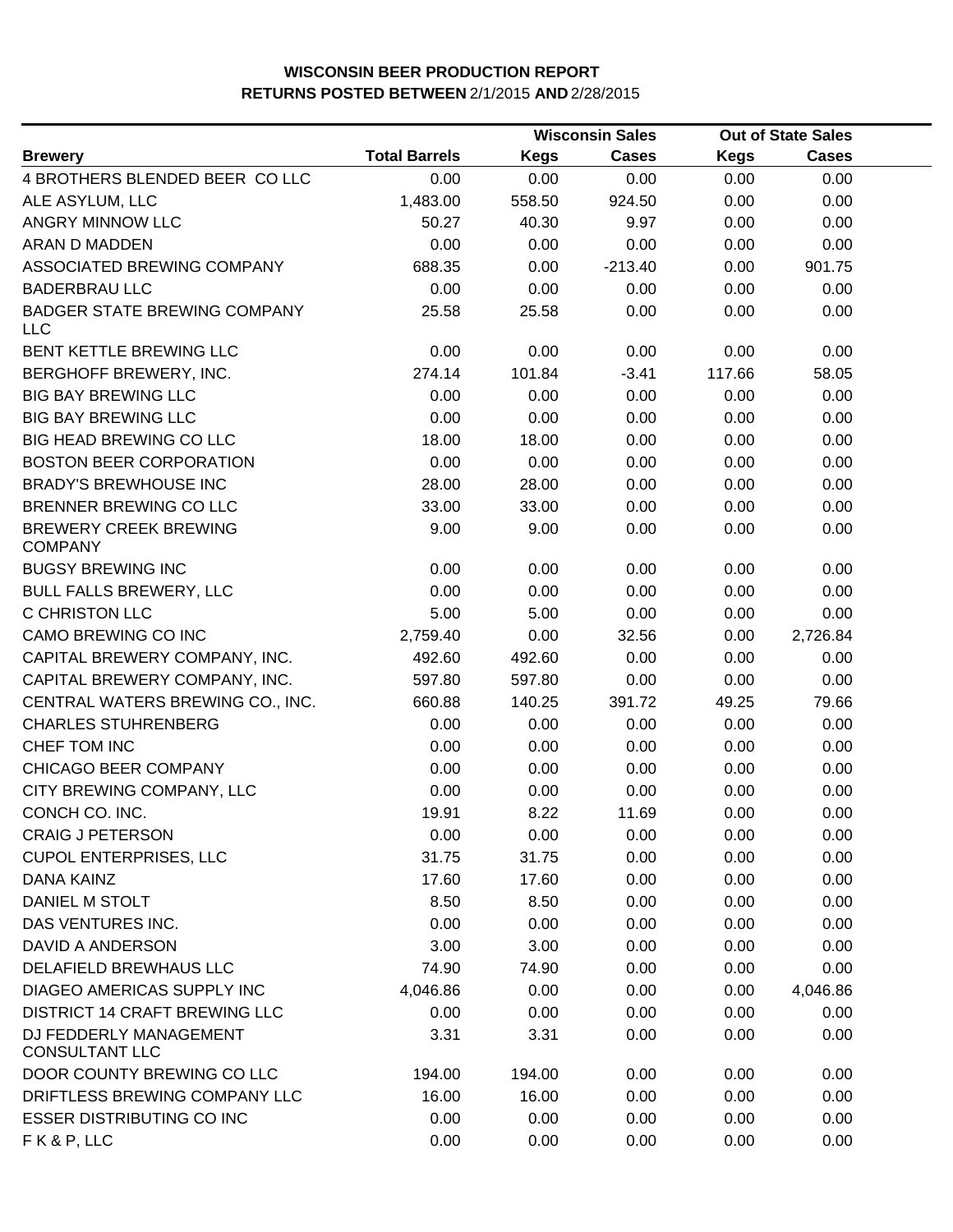|                                                         |                      |             | <b>Wisconsin Sales</b> |             | <b>Out of State Sales</b> |  |
|---------------------------------------------------------|----------------------|-------------|------------------------|-------------|---------------------------|--|
| <b>Brewery</b>                                          | <b>Total Barrels</b> | <b>Kegs</b> | <b>Cases</b>           | <b>Kegs</b> | <b>Cases</b>              |  |
| FIVE STAR BREWING CO INC.                               | 1,812.75             | 0.00        | 14.35                  | 0.00        | 1,798.40                  |  |
| FOX RIVER BREWING COMPANY II, LLC                       | 22.81                | 22.81       | 0.00                   | 0.00        | 0.00                      |  |
| FOX RIVER BREWING COMPANY, LLC                          | 39.35                | 39.35       | 0.00                   | 0.00        | 0.00                      |  |
| FRANKENMUTH BREWING COMPANY                             | 0.00                 | 0.00        | 0.00                   | 0.00        | 0.00                      |  |
| <b>FRESAR INC</b>                                       | 1.77                 | 1.77        | 0.00                   | 0.00        | 0.00                      |  |
| <b>FULTON LLC</b>                                       | 0.00                 | 0.00        | 0.00                   | 0.00        | 0.00                      |  |
| <b>GD II LLC</b>                                        | 72.97                | 72.97       | 0.00                   | 0.00        | 0.00                      |  |
| GD3 LLC                                                 | 184.70               | 184.70      | 0.00                   | 0.00        | 0.00                      |  |
| GD4, LLC                                                | 85.00                | 85.00       | 0.00                   | 0.00        | 0.00                      |  |
| GJS SALES, INC.                                         | 79.94                | 48.00       | 31.94                  | 0.00        | 0.00                      |  |
| GJS SALES, INC.                                         | 122.15               | 0.00        | 122.15                 | 0.00        | 0.00                      |  |
| <b>GRANITE CITY RESTAURANT</b><br><b>OPERATIONS INC</b> | 14.74                | 14.74       | 0.00                   | 0.00        | 0.00                      |  |
| <b>GRANT PAULY</b>                                      | 441.76               | 162.35      | 179.43                 | 50.19       | 49.79                     |  |
| <b>GRAY BREWING CO.</b>                                 | 121.69               | 61.00       | 54.51                  | 1.83        | 4.35                      |  |
| <b>GREEN BAY BREWING COMPANY</b>                        | 396.00               | 158.60      | 145.89                 | 45.01       | 46.50                     |  |
| <b>GREENVIEW BREWING LLC</b>                            | 3.45                 | 1.75        | 1.70                   | 0.00        | 0.00                      |  |
| <b>GREGORY A HARRIS</b>                                 | 55.72                | 22.97       | 32.75                  | 0.00        | 0.00                      |  |
| <b>GREGORY S HARDMAN</b>                                | 0.00                 | 0.00        | 0.00                   | 0.00        | 0.00                      |  |
| <b>GUY R LILJA</b>                                      | 0.00                 | 0.00        | 0.00                   | 0.00        | 0.00                      |  |
| HORNELL BREWING CO INC                                  | 8,195.67             | 0.00        | 14.73                  | 0.00        | 8,180.94                  |  |
| HORNY GOAT BREWING CO.                                  | 15.00                | 15.00       | 0.00                   | 0.00        | 0.00                      |  |
| JACOB LEINENKUGEL BREWING CO.,<br><b>LLC</b>            | 15,534.09            | 611.23      | 8,552.49               | 698.27      | 5,672.10                  |  |
| <b>JAMES M KENNEDY</b>                                  | 3.50                 | 3.50        | 0.00                   | 0.00        | 0.00                      |  |
| <b>JEAN M LANE</b>                                      | 10.97                | 10.97       | 0.00                   | 0.00        | 0.00                      |  |
| KARBEN4 BREWING LLC                                     | 307.65               | 205.75      | 101.90                 | 0.00        | 0.00                      |  |
| KATCHEVER & CO LLC                                      | 236.96               | 122.00      | 114.96                 | 0.00        | 0.00                      |  |
| <b>KUL BREWING LLC</b>                                  | 482.34               | 0.00        | 482.34                 | 0.00        | 0.00                      |  |
| LAKEFRONT BREWERY, INC.                                 | 3,491.16             | 1,254.93    | 1,146.50               | 148.01      | 941.72                    |  |
| LAKEWALK BREWERY AND CAFE<br><b>COMPANY</b>             | 35.50                | 35.50       | 0.00                   | 0.00        | 0.00                      |  |
| LAZY MONK BREWING LLC                                   | 28.39                | 15.62       | 12.77                  | 0.00        | 0.00                      |  |
| LEACH GOLF PROPERTIES, INC.                             | 0.00                 | 0.00        | 0.00                   | 0.00        | 0.00                      |  |
| <b>LESLIE ERB</b>                                       | 3.00                 | 3.00        | 0.00                   | 0.00        | 0.00                      |  |
| LHM BREWPUB, LLC                                        | 19.88                | 19.88       | 0.00                   | 0.00        | 0.00                      |  |
| LUCETTE BREWING COMPANY LLC                             | 123.18               | 30.75       | 35.91                  | 24.00       | 32.52                     |  |
| <b>MARK ANTHONY BREWING INC</b>                         | 48,799.42            | 0.00        | 21,008.01              | 0.00        | 27,791.41                 |  |
| <b>MARK RIGGLE</b>                                      | 0.00                 | $-0.17$     | $-0.11$                | 0.17        | 0.11                      |  |
| <b>MATTHEW J GEARY</b>                                  | 12.55                | 12.55       | 0.00                   | 0.00        | 0.00                      |  |
| MELMS BREWING COMPANY INC                               | 1.50                 | 1.50        | 0.00                   | 0.00        | 0.00                      |  |
| MILLER BREWING INTERNATIONAL,<br>INC.                   | 0.00                 | 0.00        | 0.00                   | 0.00        | 0.00                      |  |
| MILLERCOORS LLC                                         | 251.65               | 0.50        | 2.83                   | 228.00      | 20.32                     |  |
| MILLERCOORS LLC                                         | 525,967.81           | 14,184.61   | 116,085.95             | 37,647.47   | 358,049.78                |  |
| MILWAUKEE BREWING COMPANY                               | 867.15               | 216.85      | 492.47                 | 10.25       | 147.58                    |  |
| MILWAUKEE BREWING COMPANY                               | 69.45                | 69.45       | 0.00                   | 0.00        | 0.00                      |  |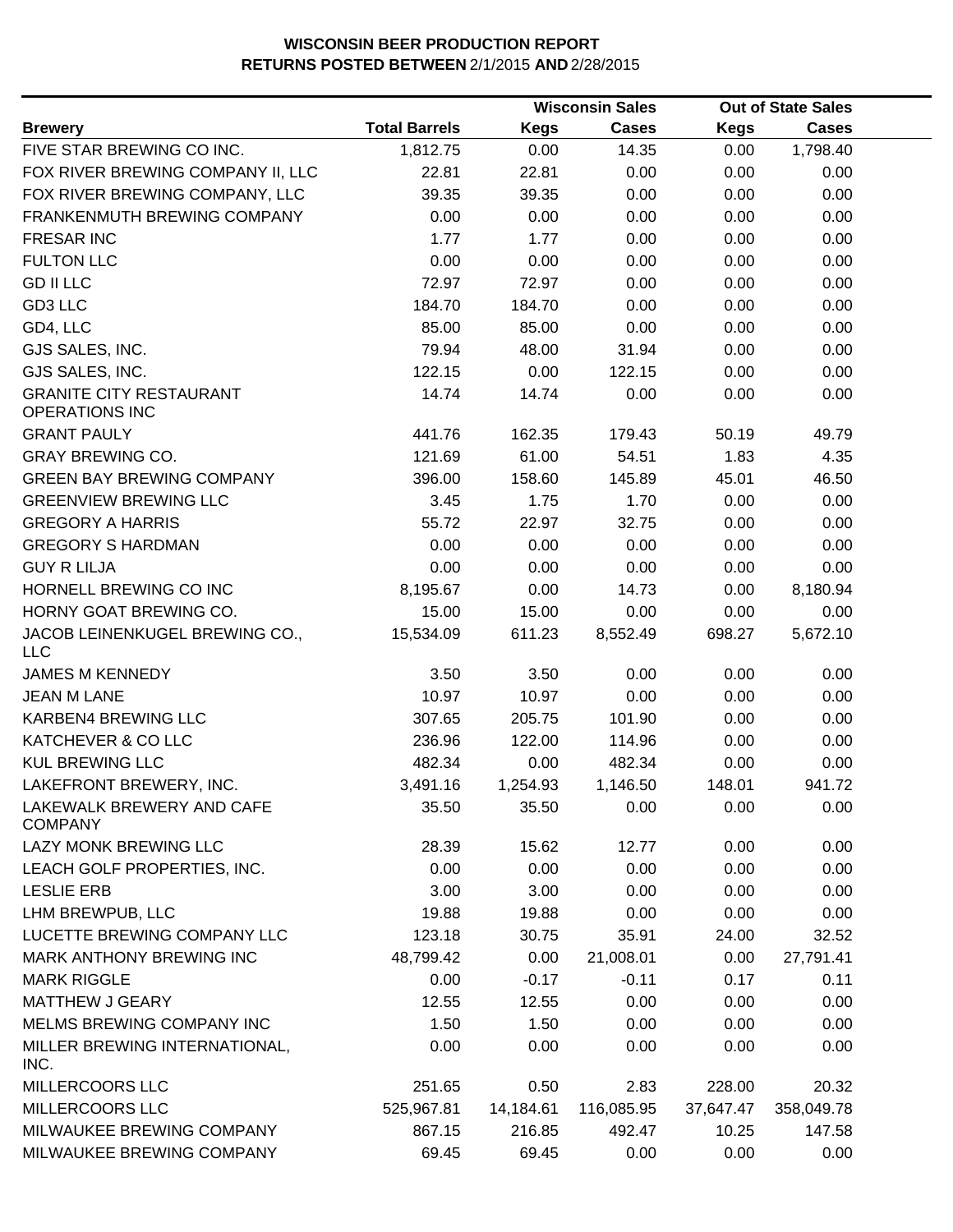|                                            |                      |             | <b>Wisconsin Sales</b> |             | <b>Out of State Sales</b> |  |
|--------------------------------------------|----------------------|-------------|------------------------|-------------|---------------------------|--|
| <b>Brewery</b>                             | <b>Total Barrels</b> | <b>Kegs</b> | <b>Cases</b>           | <b>Kegs</b> | <b>Cases</b>              |  |
| MILWAUKEE PREMIUM BREWING CO<br><b>LLC</b> | 1,858.03             | 0.00        | 582.24                 | 0.00        | 1,275.79                  |  |
| MINOCQUA BREWING CO INC                    | 47.50                | 47.50       | 0.00                   | 0.00        | 0.00                      |  |
| MOBCRAFT BEER LLC                          | 16.57                | 6.88        | 9.19                   | 0.00        | 0.50                      |  |
| MOOSEJAW PIZZA & BREWING CO LLC            | 59.50                | 41.68       | 17.82                  | 0.00        | 0.00                      |  |
| MOUNTAIN CREST SRL LLC                     | 9,021.68             | $-1.25$     | 754.15                 | 10.00       | 8,258.78                  |  |
| MUSTANG BREWING COMPANY, LLC               | 84.20                | 84.20       | 0.00                   | 0.00        | 0.00                      |  |
| NEW GLARUS BREWING COMPANY                 | 10,666.00            | 4,177.25    | 6,488.75               | 0.00        | 0.00                      |  |
| NEW GLARUS BREWING COMPANY                 | 494.82               | 70.00       | 424.82                 | 0.00        | 0.00                      |  |
| NEXT DOOR BREWING LLC                      | 27.86                | 27.86       | 0.00                   | 0.00        | 0.00                      |  |
| NORTHWOODS BREWING CORP LLC                | 49.50                | 49.50       | 0.00                   | 0.00        | 0.00                      |  |
| O'SO BREWING COMPANY                       | 311.21               | 144.33      | 145.58                 | 12.00       | 9.30                      |  |
| <b>OLIPHANT BREWING LLC</b>                | 14.00                | 14.00       | 0.00                   | 0.00        | 0.00                      |  |
| PABST BREWING COMPANY                      | 0.00                 | 0.00        | 0.00                   | 0.00        | 0.00                      |  |
| PABST BREWING COMPANY                      | 0.00                 | 0.00        | 0.00                   | 0.00        | 0.00                      |  |
| PATRICK MC INTOSH                          | 28.03                | 12.83       | 9.58                   | 3.33        | 2.29                      |  |
| PETER A PETERSON                           | 10.00                | 10.00       | 0.00                   | 0.00        | 0.00                      |  |
| PETER H GENTRY                             | 11.00                | 11.00       | 0.00                   | 0.00        | 0.00                      |  |
| PHUSION PROJECTS LLC                       | 20,720.31            | 0.00        | 592.48                 | 0.00        | 20,127.83                 |  |
| PITCHFORK BREWING LLC                      | 22.86                | 18.59       | 4.27                   | 0.00        | 0.00                      |  |
| PLYMOUTH BREWING COMPANY LLC               | 5.31                 | 5.31        | 0.00                   | 0.00        | 0.00                      |  |
| PORT HURON BREWING COMPANY,<br><b>LLC</b>  | 46.00                | 19.87       | 26.13                  | 0.00        | 0.00                      |  |
| RAIL HOUSE PROPERTIES LLC                  | 21.50                | 21.50       | 0.00                   | 0.00        | 0.00                      |  |
| RANDOLPH OSKEY                             | 2.90                 | 2.90        | 0.00                   | 0.00        | 0.00                      |  |
| RANDYS FUN HUNTERS BREWERY INC             | 0.00                 | 0.00        | 0.00                   | 0.00        | 0.00                      |  |
| RED CEDAR BREWING LLC                      | 11.60                | 11.60       | 0.00                   | 0.00        | 0.00                      |  |
| RED EYE BREWING COMPANY LLC                | 62.45                | 62.45       | 0.00                   | 0.00        | 0.00                      |  |
| REGAL BRAU BREWING COMPANY LLC             | 16,104.78            | 0.00        | 264.90                 | 0.00        | 15,839.88                 |  |
| RHINELANDER BREWING CO LLC                 | 2,966.20             | 4.75        | 76.45                  | 0.00        | 2,885.00                  |  |
| ROBERT A LARSON                            | 539.35               | 110.67      | 198.27                 | 87.33       | 143.08                    |  |
| ROWLAND'S CALUMET BREWING CO.,<br>INC.     | 9.00                 | 9.00        | 0.00                   | 0.00        | 0.00                      |  |
| ROWLAND'S CALUMET BREWING CO.,<br>INC.     | 7.00                 | 7.00        | 0.00                   | 0.00        | 0.00                      |  |
| RUSH RIVER BREWING LLC                     | 326.22               | 32.50       | 48.58                  | 98.33       | 146.81                    |  |
| <b>RUSTIC VENTURES LLC</b>                 | 14.92                | 14.92       | 0.00                   | 0.00        | 0.00                      |  |
| SAND CREEK BREWING CO LLC                  | 282.76               | 114.88      | 112.29                 | 20.82       | 34.77                     |  |
| SILVER CREEK BREWING COMPANY               | 11.25                | 11.25       | 0.00                   | 0.00        | 0.00                      |  |
| SLEEMAN BREWING COMPANY USA<br><b>INC</b>  | 10,332.33            | 1,634.02    | $-380.51$              | 4,078.63    | 5,000.19                  |  |
| <b>SLOCUM LLC</b>                          | 44.30                | 44.30       | 0.00                   | 0.00        | 0.00                      |  |
| SOUTH SHORE BREWERY, INC.                  | 85.66                | 33.90       | 24.93                  | 20.73       | 6.10                      |  |
| SOUTH SHORE BREWERY, INC.                  | 0.00                 | 0.00        | 0.00                   | 0.00        | 0.00                      |  |
| <b>SPB LLC</b>                             | 2,139.57             | 410.25      | 1,122.32               | 116.75      | 490.25                    |  |
| SPRECHER BREWING COMPANY, INC.             | 1,810.14             | 354.54      | 1,001.47               | 82.77       | 371.36                    |  |
| STARBOARD BREWING COMPANY LLC              | 5.00                 | 5.00        | 0.00                   | 0.00        | 0.00                      |  |